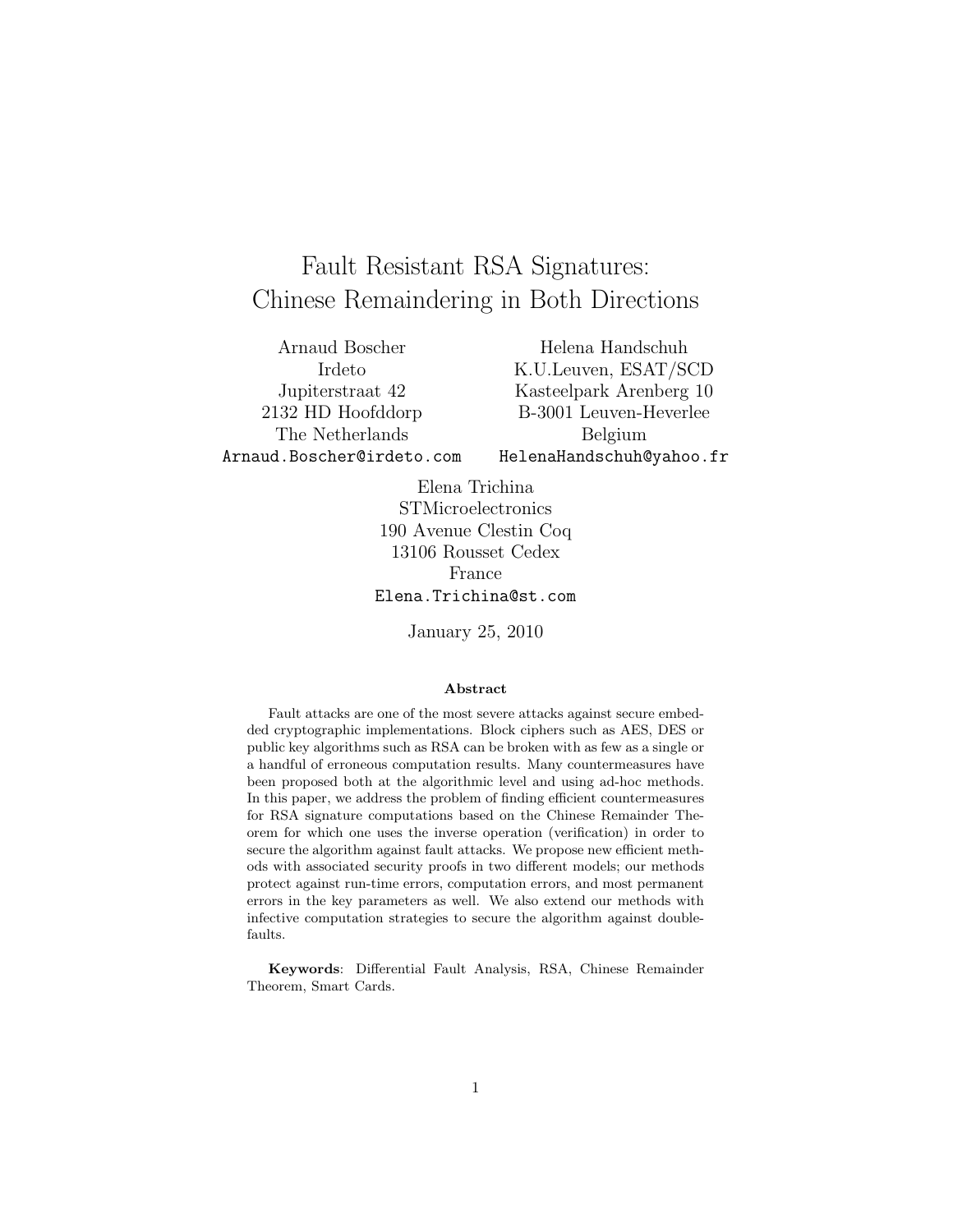# 1 Introduction

Fault attacks on public key algorithms such as RSA [\[21\]](#page-13-0) go all the way back to the original 1997 paper by Boneh et al. [\[5\]](#page-12-0). It is shown that a single faulty RSA signature computation using the Chinese Remaindering Theorem (CRT) [\[9\]](#page-12-1) and a correct one typically allow to retrieve the secret signature exponent from a secure embedded device. In follow-up papers such as [\[14\]](#page-13-1), a single incorrect signature and its original message is sufficient to recover the secret primes of the public modulus thanks to a simple GCD algorithm. Following this trend of research, many new ideas have been proposed to efficiently secure CRT based RSA signature computations against fault attacks. These ideas of detecting errors can be categorized in three main lines of thought.

First of all, there is Shamir's method [\[22\]](#page-13-2) and its variants [\[15,](#page-13-3) [26,](#page-14-0) [3,](#page-12-2) [4,](#page-12-3) [18,](#page-13-4) 24. Instead of computing the results modulo the private primes  $p$  and  $q$ , one computes the 2 exponentiations modulo the product of each modulus by a small random value r. In the comparison step, both results are reduced modulo r and compared to be equal. Matching results guarantee that no fault has occurred during the exponentiations. However, this method does not allow to protect the final recombination step of the CRT RSA computation.

The second line of thought consists in self-secure exponentiation  $[12, 11, 7, 6,$  $[12, 11, 7, 6,$  $[12, 11, 7, 6,$  $[12, 11, 7, 6,$ [20\]](#page-13-6). The principle is to use internal variables from the exponentiation algorithm to ensure they satisfy some relation between themselves. For example, this can be achieved with the Montgomery powering ladder [\[19,](#page-13-7) [16\]](#page-13-8) for exponentiation in which two related values are available at the end of the computation, namely  $M^d$  mod N and  $M^{d-1}$  mod N, where M is the message, d the private exponent and  $N$  the modulus. If one then multiplies the second result by the message M mod N one more time, one obtains the first result; this serves as a basis for verification that no error occurred during each exponentiation. Those kinds of additional values are then also used to protect the recombination step of the CRT RSA. However, those methods impose the exponentiation algorithms which are always slower and more memory demanding than the classical way of performing exponentiation with the help of the left-to-right binary exponentiation algorithm.

Finally, the third line of research simply follows the idea that the inverse operation can be applied to check the validity of a result, i.e. one can verify the signature before outputting it. This seems the most natural way to protect implementations against fault attacks but suffers from some drawbacks. In practise, when looking at smart card implementations, the public exponent e which allows to verify a signature is rarely available, and recomputing it as well as computing a full-length verification can take a lot of time. Other methods such as the embedding method [\[13\]](#page-13-9) in which the public exponent is visually embedded into the public modulus  $N$  necessarily modify the key generation procedure and do not always comply with existing standards [\[2\]](#page-12-7).

Our contribution. Our solutions in this paper focus on the third line of research and propose more efficient methods for retrieving the public exponent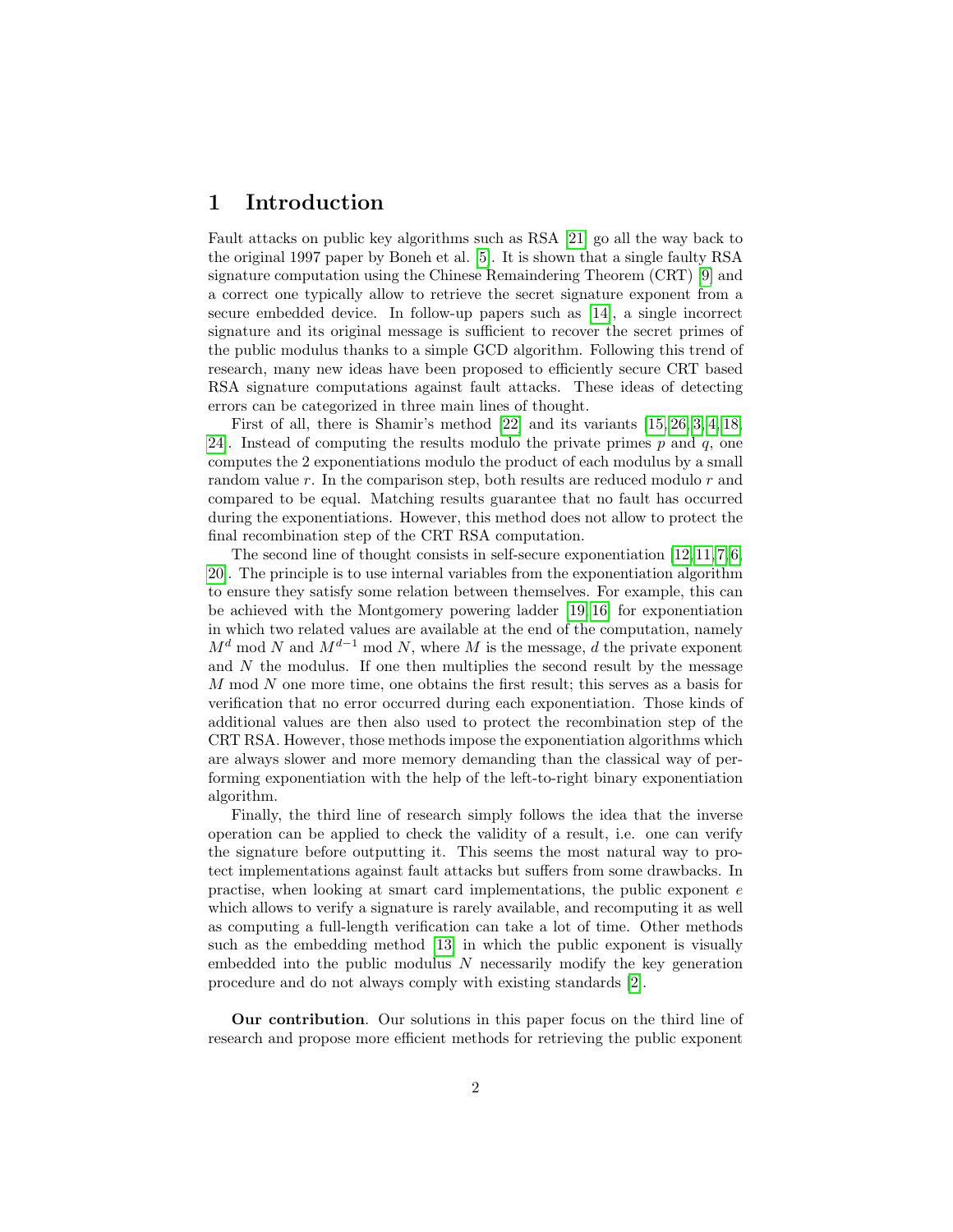and for computing the verification process using the CRT method. We thus present ways of accelerating this computation method which guarantee that computations are made only modulo  $p$  and modulo  $q$ , which is about four times faster than a direct computation and uses much smaller operands. This is particularly interesting for crypto-coprocessors which have a limited operand size or for which computation times become prohibitive when operands get huge (such as 4096-bit RSA signature operations). Our methods, compared to others, are also able to detect most errors in the stored key parameters themselves. This means that not only computation errors, but also faults targeted at (nonvolatile) memory locations can be taken into account. In addition, our solution is oblivious to the exponentiation algorithm itself; any exponentiation algorithm will work just fine. It complies with existing standards and does not require any modification in the on-board key generation algorithms. Finally, performancewise, our solutions do not require any major overhead in performance, execution time, RAM memory or ROM code storage as compared to unprotected solutions.

# 2 Differential Fault Analysis of CRT RSA

#### 2.1 Description

First of all, let us recall the basic procedure for a signature computation using the Chinese Remainder Theorem (CRT).

In the classical definition of the RSA public key cryptosystem, the public key is composed of the public modulus  $N$ , product of two large secret primes  $p$ and  $q$ , and the public exponent  $e$ . The corresponding private key is made of the same modulus N and the private exponent d, defined as  $d = e^{-1} \mod (p-1)$ .  $(q-1)$ . The signing operation of a message M is the computation of the value  $S = M<sup>d</sup>$  mod N, whereas the verification of the signature checks that the value  $S<sup>e</sup>$  mod N is indeed equal to the original message M.

In order to speed-up the RSA signature computation  $S$  of a message  $M$  by almost a factor 4, the Chinese Remainder Theorem is employed. Instead of one exponentiation modulo N with a  $log_2(N)$ -bit exponent, two exponentiations modulo p and q each with a  $\frac{1}{2} \cdot \log_2(N)$ -bit exponent are computed:

$$
S_p = M^{d \bmod (p-1)} \bmod p
$$
,  $S_q = M^{d \bmod (q-1)} \bmod q$ .

Those two values are then recombined to give the correct signature S:

$$
S = S_p \cdot q \cdot (q^{-1} \bmod p) + S_q \cdot p \cdot (p^{-1} \bmod q) \bmod N
$$

An alternative recombination step is depicted in Algorithm [1.](#page-3-0) This solution is preferred for practical implementations as only one value needs to be precomputed and no computation modulo  $N$  is required. With this version, the RSA private key representation is the following five-tuple  $(p, q, d_p = d \mod (p -$ 1),  $d_q = d \mod (q-1), i_q = q^{-1} \mod p$ .

Then a simple way to defeat a CRT RSA implementation using a fault attack is to induce an error in one of the two modular exponentiations. If the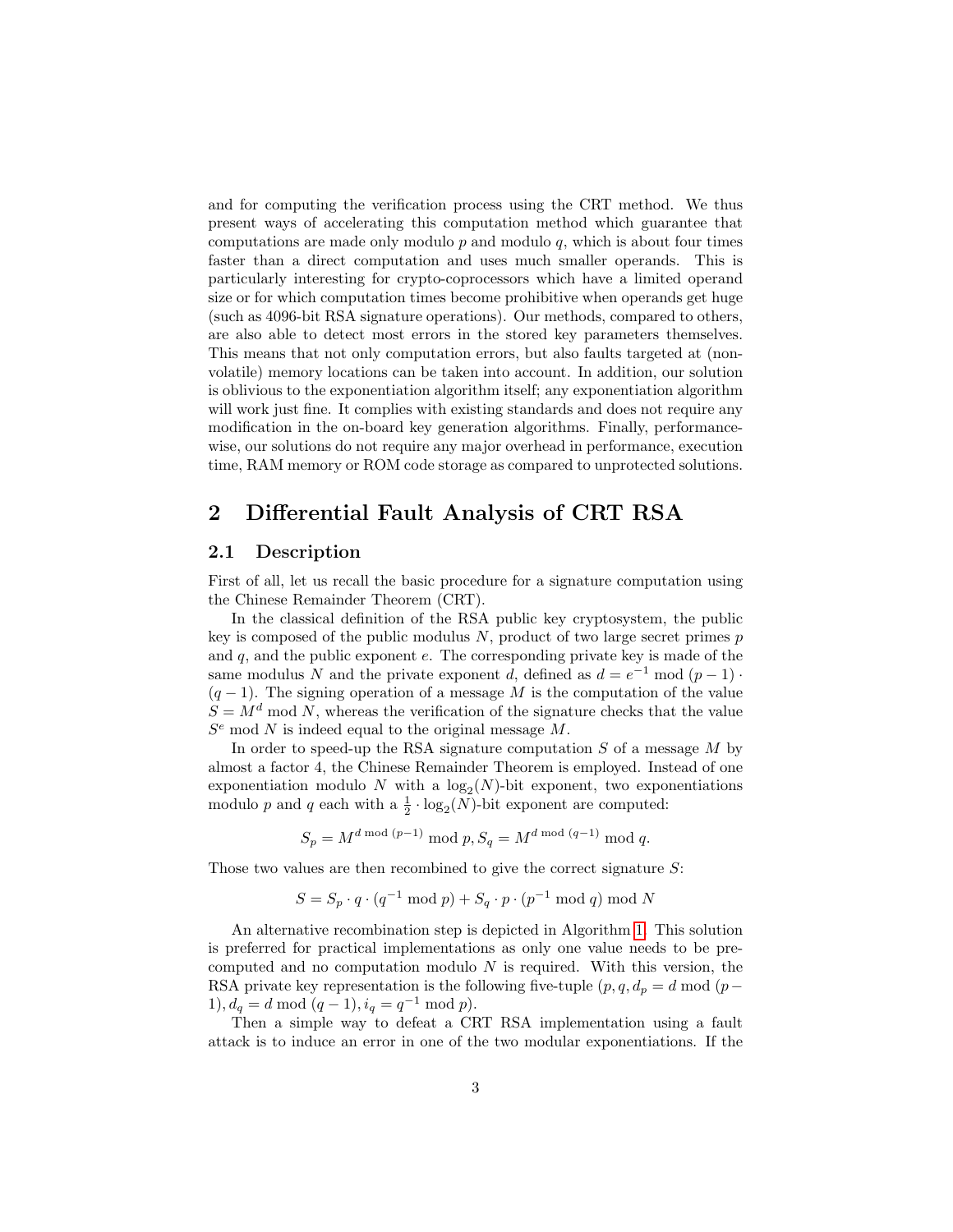Algorithm 1 RSA signature computations using the CRT

<span id="page-3-0"></span>Inputs: Message M, RSA private key in CRT representation **Outputs:** Signature  $S$  on message  $M$ 1:  $S_p \leftarrow M^{d_p} \mod p$ 2:  $S_q \leftarrow M^{d_q} \mod q$ 3:  $S \leftarrow ((S_p - S_q) \cdot i_q \mod p) \cdot q + S_q$ 

first exponentiation is targeted, the computation of  $S_p$  becomes corrupted and results in a wrong value  $S_p = S_p + \varepsilon$  and therefore a wrong signature value  $\tilde{S}_p$ . Now subtracting the erroneous signature value from the correct one, one is left with  $\widetilde{S} - S = \varepsilon \cdot q \cdot (q^{-1} \mod p)$  which is a multiple of q. Therefore a simple GCD algorithm with  $N = p \cdot q$  will reveal the secret key.

And one can show that the same holds for a computation error on  $S_q$ ,  $\widetilde{S}-S$ will be a multiple value of p this time.

## 2.2 Verification Using the Public Exponent

Now as a countermeasure, the most simple solution to check that a CRT RSA computation was not disturbed is to apply the inverse operation on the output and control that the original value is retrieved. This method has two main advantages. Usually, the public exponent is a small value, making this verification computation very fast. It also protects the implementation against some attacks which can permanently modify the private parameters of the RSA key [\[28\]](#page-14-2).

A potential drawback of this method is the need to make computations on integers of the size of the public modulus, whereas the goal of using the Chinese Remainder Theorem is indeed to avoid such large computations. Hence, with a hardware public key co-processor operating on inputs of n bits, it is possible to compute RSA signatures of  $2 \cdot n$  bits with the help of the Chinese Remainder Theorem. But the verification operation requires much more complex solutions involving size-doubling techniques [\[8\]](#page-12-8).

Also, it is not always possible to apply this countermeasure in a simple way. Indeed, the public exponent is not always directly available, see for instance [\[23\]](#page-14-3), since, from a functional point of view, there is absolutely no reason to use it to compute a CRT RSA signature value. Obviously, the public exponent can be recomputed from the private RSA key in its CRT representation, but this operation is quite time consuming, especially on embedded devices with limited capabilities. The RSA public exponent can be computed using the generalized Chinese Remainder Theorem presented in Algorithm [2,](#page-4-0) see [\[10\]](#page-12-9) for explanations.

In addition to making computations in the range of the public modulus, this algorithm requires the use of a division operation which is not often available on hardware public key accelerators. Hence, this solution is not very suitable for low-cost devices such as smart cards.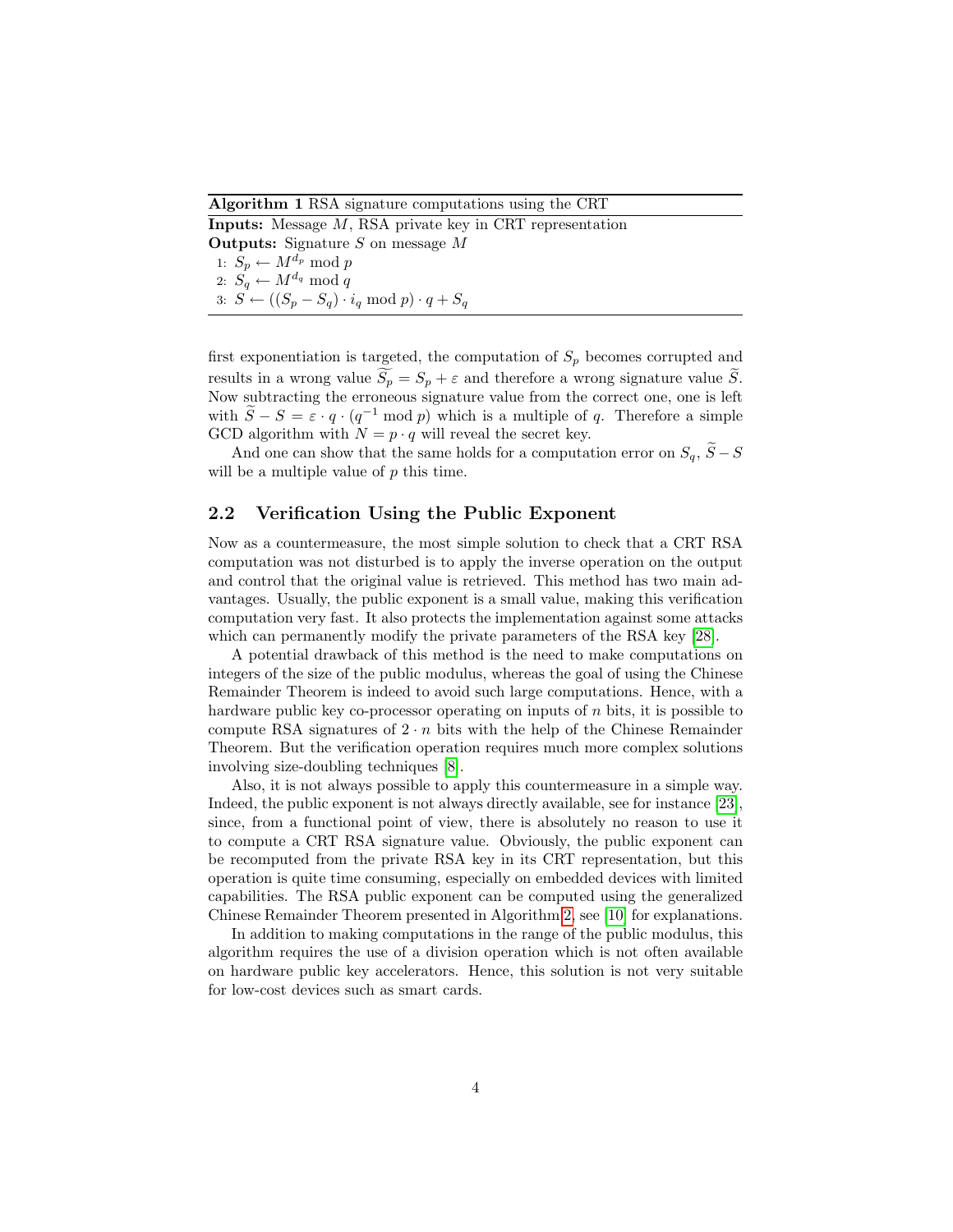Algorithm 2 Compute the RSA public exponent from a CRT RSA private key

<span id="page-4-0"></span>Inputs: RSA private key in CRT representation Outputs: RSA public exponent 1:  $(x, y, g)$  ← Extended Euclidian Algorithm $(p-1, q-1)$ 2:  $d \leftarrow d_p + (\frac{x \cdot (d_q - d_p)}{g} \mod \frac{q-1}{g}) \cdot (p-1)$ 3:  $e \leftarrow d^{-1} \mod (p-1) \cdot (q-1)$ 

# 3 New Solution

### 3.1 Algorithm

In this section, we present a solution that does not require any division nor any modular computation in the range of the public modulus.

## Algorithm 3 Fault Resistant CRT RSA

Inputs: CRT key and message M Outputs: CRT RSA computation or error detection 1:  $S_p \leftarrow M^{d_p} \text{ mod } p$ 2:  $S_q \leftarrow M^{d_q} \mod q$ 3:  $S \leftarrow ((S_p - S_q) \cdot i_q \mod p) \cdot q + S_q$ 4:  $e_p \leftarrow d_p^{-1} \bmod (p-1)$ 5:  $e_q \leftarrow d_q^{-1} \mod (q-1)$ 6:  $M_p \leftarrow \dot{S}^{e_p} \bmod p$ 7:  $M_q \leftarrow S^{e_q} \mod q$ 8:  $M^{\overline{\prime}} \leftarrow ((M_p - M_q) \cdot i_q \mod p) \cdot q + M_q$ 9: if  $M' = M$  then 10: return S 11: else 12: return Error Message 13: end if

The cost of this method is two modular inverse operations and an additional CRT computation. As the public exponent is expected to be a small number, the CRT computation is almost for free. The overhead comes from the modular inverse which is a much slower operation, but remains faster than a modular exponentiation.

Note that in specific cases where the public exponent is large and in the range of the public modulus, such as in rebalanced CRT RSA [\[25\]](#page-14-4), this method is almost four times faster compared to the classical verification due to the benefit of the Chinese Remainder Theorem.

Regarding code storage, the solution only needs to embed the modular inverse computation as the remaining additional operations are already available.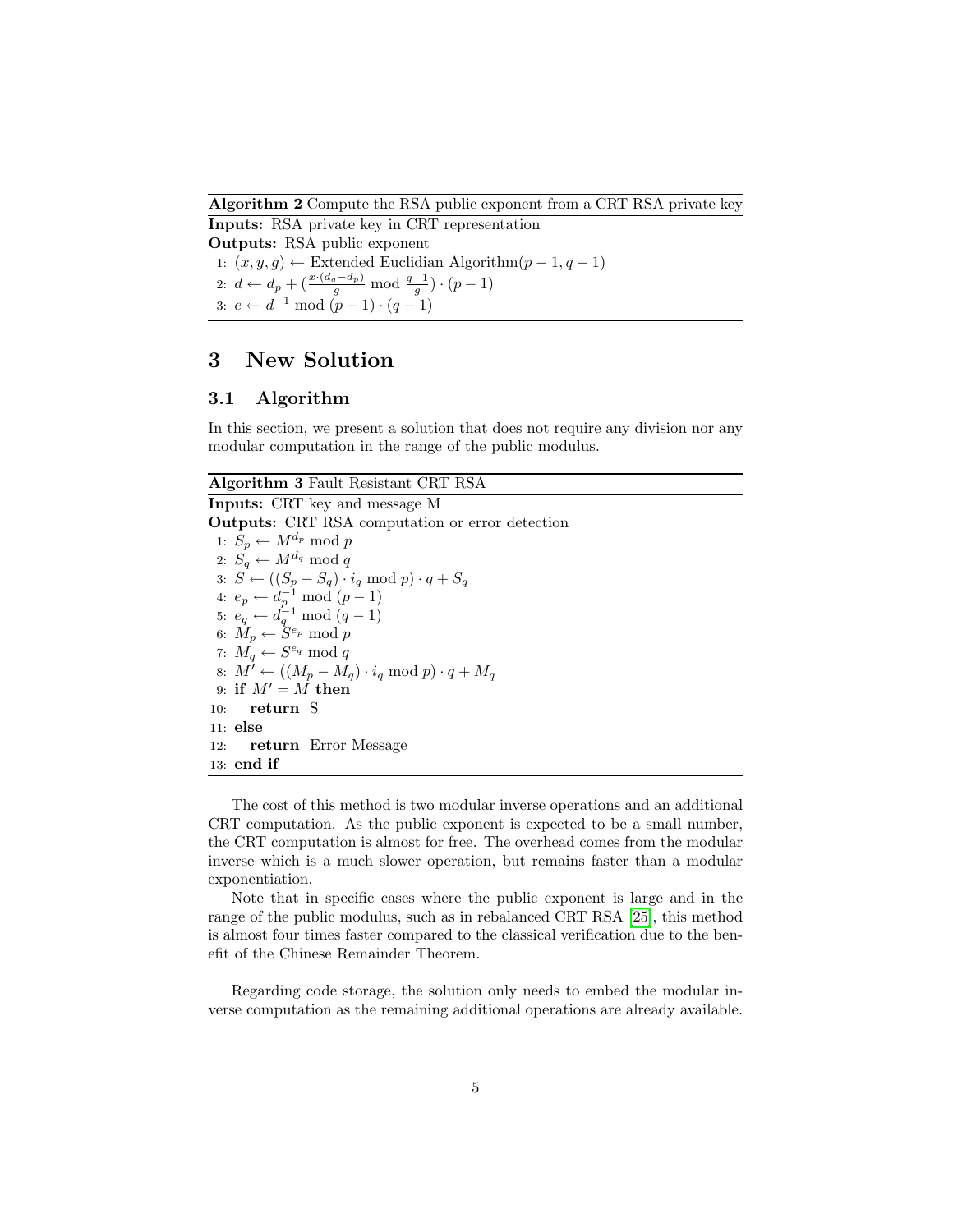## 3.2 Optimization

In most cases, the public exponent e is a small value, this means that the three values e,  $e_p = e \mod (p-1)$  and  $e_q = e \mod (q-1)$  are in fact all equal. Hence, after the first modular inversion which results in the value  $e_p$ , one can simply perform a single modular multiplication,  $e_p \cdot d_q \mod (q-1)$ , and check if the result is equal to 1. This allows to replace one costly modular inverse computation with only one negligible modular multiplication.

Alternatively, if the public exponent is known, the two values  $e_p$  and  $e_q$ can be stored in the non-volatile memory of the device as two additional key parameters. In this case, our solution is even faster than the classical verification thanks to the Chinese Remainder Theorem.

In order to further reduce memory overhead, the final CRT at step 8 and final check  $M' = M$  can be replaced with a set of two checks, namely  $M_p = M$  mod p and  $M_q = M \text{ mod } q$ . This allows to avoid the previous full-size operations.

## 4 Security Analysis

In this section, we discuss the security of our solution in different fault models.

#### 4.1 Possible Fault Models

In order to evaluate the security of the solution against fault attacks, an accurate fault model must first be defined. In the original paper on fault analysis [\[5\]](#page-12-0), three different kinds of faults were described:

- Latent faults, coming from hardware or software bugs on rare occasions.
- Transient faults, generated by external perturbation on the cryptographic device (power glitch, high temperature ...).
- Induced faults, by physically accessing the device in order to make hardware faults.

Those faults can be classified in two different sets: transient errors (latent and transient faults) and permanent errors (induced faults). In the following, we consider the resistance of our algorithm in those two different fault models.

#### 4.2 Transient Error Fault Model

The transient error fault model is defined by an attacker applying physical perturbation during one computation. This means that the device will still be correctly running after the attack.

We consider a very powerful attacker which is able to make one error consisting in any kind of modification on any intermediate variable (bit flip, byte flips, chosen error on different chosen bytes ...) or even skip some part of the algorithm. Only the three first steps of the algorithm are of interest for an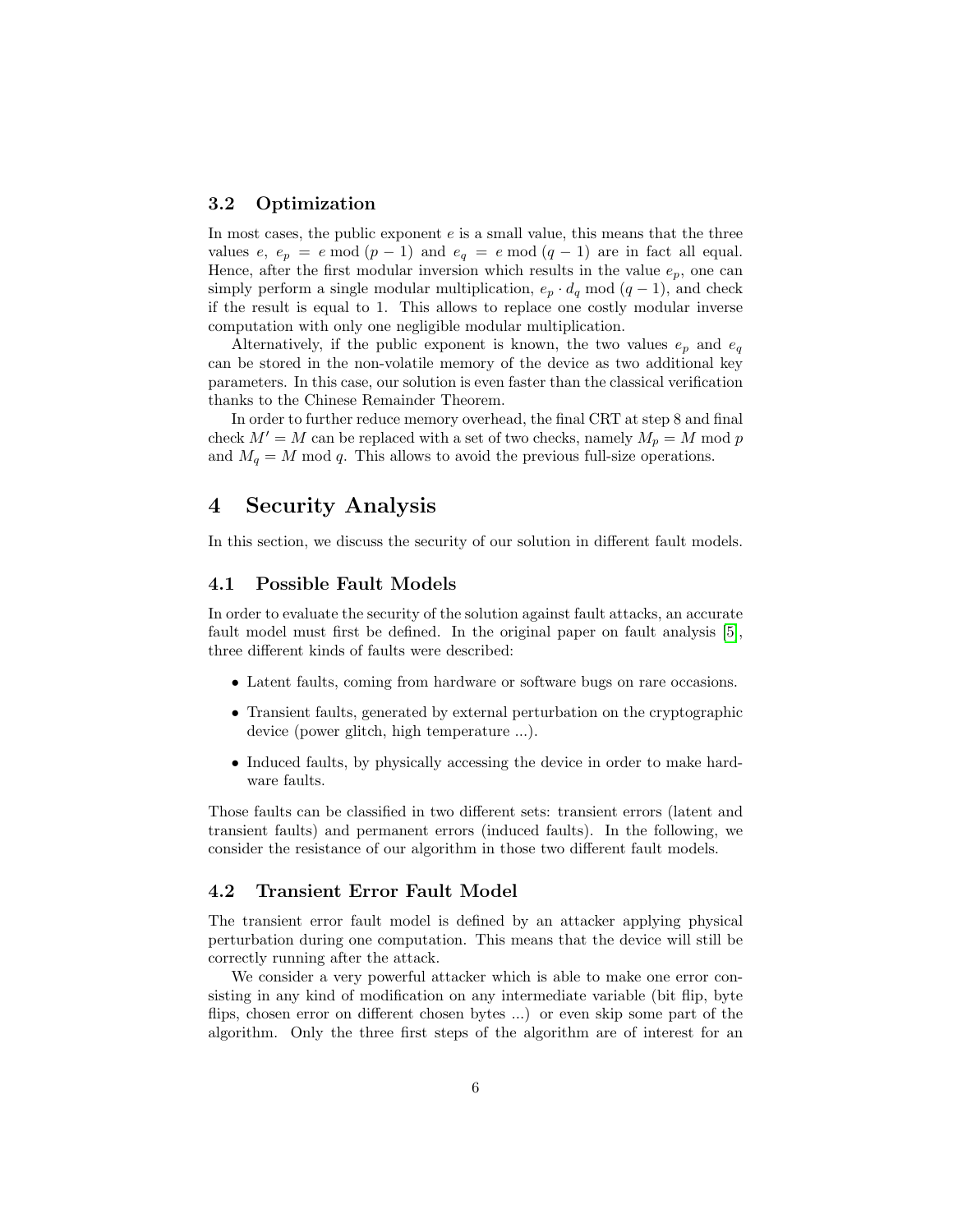attacker as the other computations are not part of the result.

We recall that, by defintion of the Chinese Remainder Theorem, a correct RSA signature  $S$  can be expressed as follows:

$$
S = a \cdot S_p + b \cdot S_q \mod N
$$

with  $a = 1 \mod p$ ,  $a = 0 \mod q$  and  $b = 0 \mod p$ ,  $b = 1 \mod q$ .

### Error on  $S_p$

We suppose that the faulty signature, denoted  $\widetilde{S}$ , results from an error modifying  $S_p$  (during Steps 1 or 3). It is possible to write the erroneous signature in the following manner:

$$
\widetilde{S} = a \cdot S_p \cdot \varepsilon + b \cdot S_q \bmod N
$$

where  $\varepsilon$  (different from 1) represents the error.

The modular inverse operations (Steps 4 and 5) and the exponentiation modulo  $q$  (Step 7) are not impacted by the generated error. But at Step 6, the algorithm computes the value:

$$
\widetilde{M}_p = (S_p \cdot \varepsilon)^{e_p} = S_p^{e_p} \cdot \varepsilon^{e_p} = M_p \cdot \varepsilon^{e_p} = M_p + M_p \cdot (\varepsilon^{e_p} - 1) \bmod p.
$$

Hence the final recombination at Step 8 computes the value:

$$
\begin{array}{rcl}\n\tilde{M'} & = & (\tilde{M}_p - M_q) \cdot i_q \mod p) \cdot q + M_q \\
& = & (M_p - M_q) \cdot i_q \mod p) \cdot q + M_q + (M_p \cdot (\varepsilon^{e_p} - 1) \cdot i_q \mod p) \cdot q \\
& = & M + (M_p \cdot (\varepsilon^{e_p} - 1) \cdot i_q \mod p) \cdot q.\n\end{array}
$$

So the second CRT operation outputs a value different from M when  $\varepsilon$  is different from 1, meaning when there is an error disturbing the  $S_p$  value. This is due to the fact that  $M_p$  is unlikely to be 0, since otherwise the input message would be a multiple of the private factor  $p$  and one could immediately factor the public modulus using a GCD computation with  $N$  without having to attempt a fault attack in the first place.

#### Error on  $S_q$

 $\sim$  .

 $\sim$   $\sim$ 

When the induced error changes the value  $S_q$ , the same behavior is observed but the result of the second CRT computation is slightly different. Hence, if we again denote the error by  $\varepsilon$  (different from 1), the incorrect signature is expressed as:  $\sim$ 

$$
\widetilde{S} = a \cdot S_p + b \cdot S_q \cdot \varepsilon \bmod N
$$

Steps 4, 5 and 6 of the algorithm are correct, but the second exponentiation modulo  $q$  computes the quantity:

$$
\widetilde{M}_q = (S_q \cdot \varepsilon)^{e_q} = S_q^{e_q} \cdot \varepsilon^{e_q} = M_q \cdot \varepsilon^{e_q} = M_q + M_q \cdot (\varepsilon^{e_q} - 1) \bmod q.
$$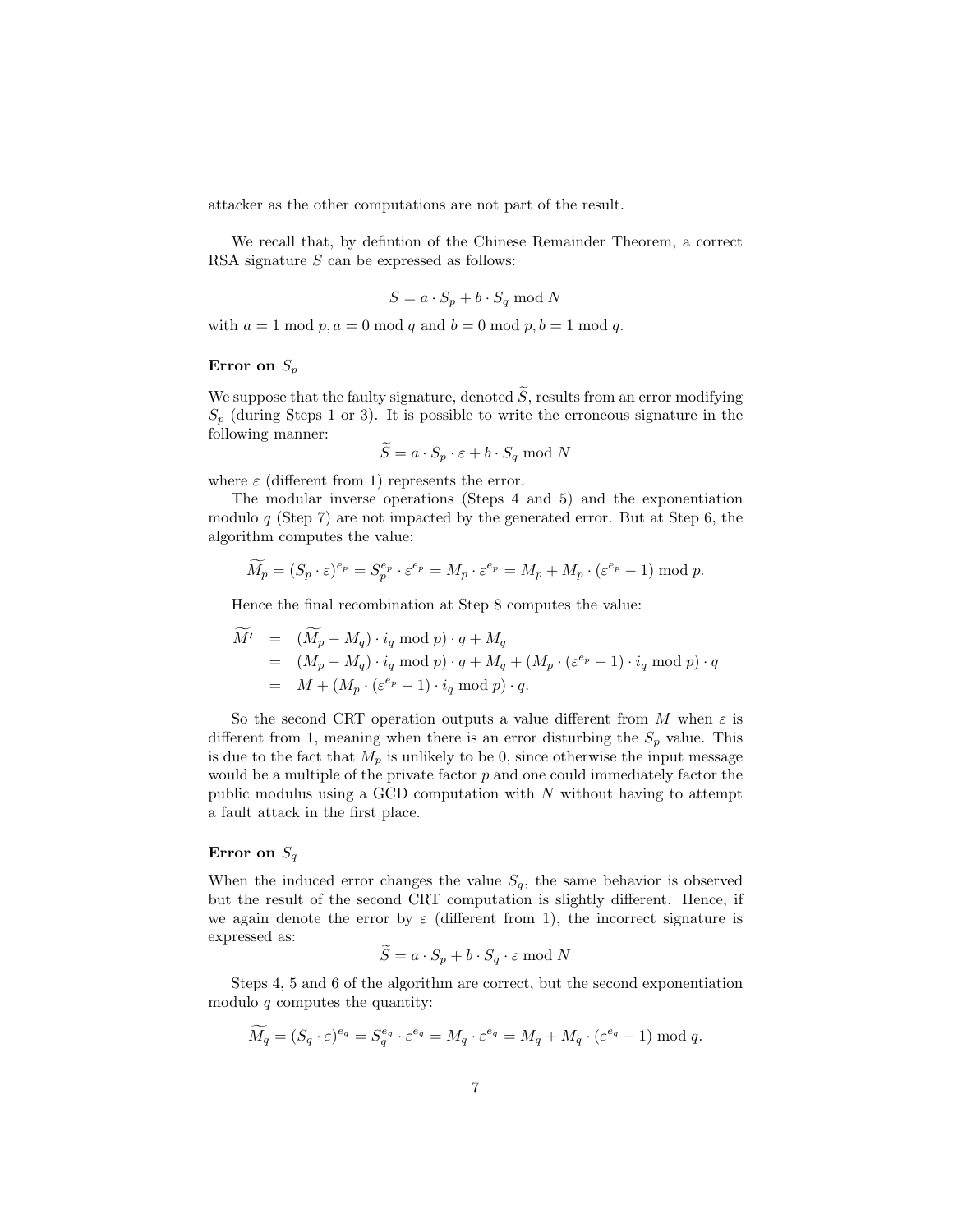And the final CRT recombination outputs the following:

$$
\widetilde{M}' = (M_p - \widetilde{M}_q) \cdot i_q \mod p) \cdot q + \widetilde{M}_q
$$
\n
$$
= (M_p - M_q) \cdot i_q \mod p) \cdot q + \widetilde{M}_q - (M_q \cdot (\varepsilon^{e_q} - 1) \cdot i_q \mod p) \cdot q
$$
\n
$$
= M + M_q \cdot (\varepsilon^{e_q} - 1) \mod q - (M_q \cdot (\varepsilon^{e_q} - 1) \cdot i_q \mod p) \cdot q
$$

Thus, with an error on  $S_q$ , the second CRT operation will compute a value different from the original message  $M$  and will detect an attempt to perform a fault attack. This is because the second part of the equation cannot be zero since its first term is smaller than  $q$  and the second term is a non-zero multiple of q so both terms cannot cancel each other out.

#### 4.3 Permanent Error Fault Model

Permanent errors can be achieved by manipulating the non volatile memory [\[1\]](#page-11-0) where the keys are stored. As opposed to transient errors, the device will always be computing wrong values.

This attack is dangerous in the sense that even when using a secure algorithm such as [\[3,](#page-12-2) [12,](#page-13-5) [7,](#page-12-5) [24,](#page-14-1) [6,](#page-12-6) [20\]](#page-13-6), differential fault analysis can still be applied since the secure algorithm manipulates wrong parameters leading to an erroneous result useful for the analysis. Indeed, almost all previous methods known to detect permanent errors during a CRT RSA computation are vulnerable to this kind of attacks and are therefore never considered in the security analysis.

#### 4.3.1 Error on the Modulus p

We suppose that the modulus p is changed such that  $\tilde{p} = p + \varepsilon$ . Hence, an erroneous signature  $\widetilde{S}$  is computed and can lead to the recovery of the prime factor q. Indeed, the first modular exponentiation calculates a wrong value  $S_p$ , and during the recombination phase, the following quantity is involved:

$$
((\widetilde{S}_p - S_q) \cdot i_q \mod \widetilde{p}) = ((S_p - S_q) \cdot i_q \mod p) + \alpha
$$

where  $\alpha$  is some unknown value, function of the original error  $\varepsilon$ . Thus, when the CRT operation is completed, the final result has the expected structure for the GCD calculation:  $\widetilde{S} = S + \alpha \cdot q$ 

To show that this erroneous value is detected by our test, we have to show that the second CRT operation will not recover the original message  $M$ , i.e. that the signature and verification operations are not the inverse of each other. However, the exponent  $e_p$  used for the verification will also be modified:

$$
\widetilde{e_p} = d_p^{-1} \bmod \widetilde{p}
$$

In the following we make the assumption that the inverse of  $d_p$  modulo  $\tilde{p}$ exists. Otherwise, the computation of the modular inverse through the extended GCD algorithm will recognize that the final GCD value is not 1 and will detect something went wrong and deduce there was a permanent error on  $p$ . If such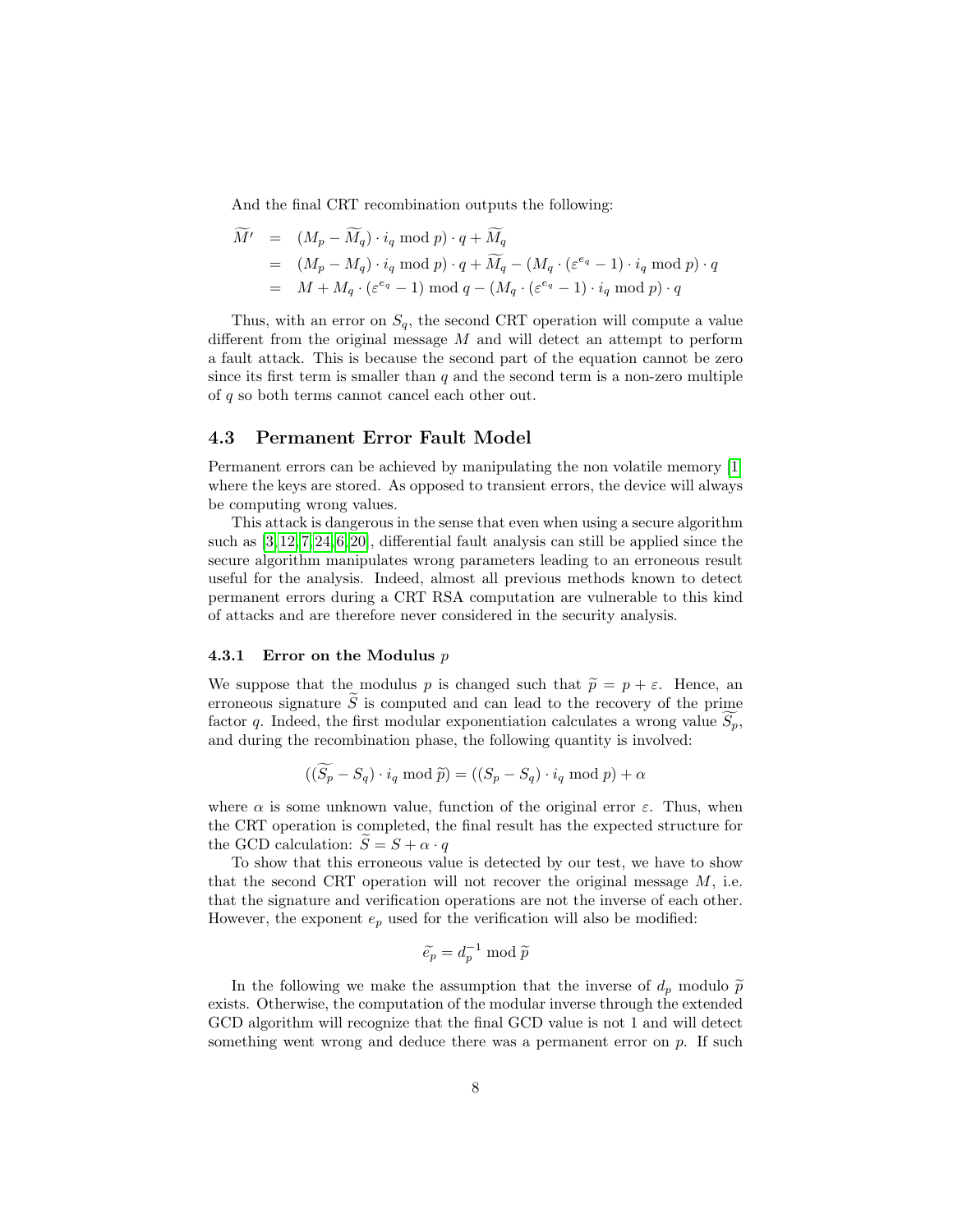an inverse exists, it could seem at first sight that the second CRT operation retrieves the original message as the exponents and the moduli are correctly related to each other.

The fact that makes the detection test successful is that the value  $i_q$  used in both recombinations is not correct with respect to the two used moduli  $\tilde{p}$  and  $q: i_q \neq q^{-1} \mod \tilde{p}$ . If we consider the two moduli  $\tilde{p}$  and q and the exponents  $d_p$ and  $d_q$  for the first CRT operation, the algorithm in fact computes a (faulty) signature due to the wrong  $i_q$  with respect to the following private key:

- modulus:  $\widetilde{p} \cdot q$
- private exponent:  $\widetilde{d} = d_p + (\frac{x \cdot (d_q d_p)}{g} \mod \frac{q}{g}) \cdot \varphi(\widetilde{p}),$  where g is the GCD between  $\varphi(\tilde{p})$  and  $q-1$ , x one Bezout coefficient and  $\varphi$  the Euler totient function. The exponent  $d$  comes from the generalized Chinese Remainder Theorem (see Algorithm [2\)](#page-4-0)

And the second CRT operation computes a (wrong) verification due to the same  $i_q$  value with respect to the following public key:

- modulus:  $\widetilde{p} \cdot q$
- public exponent:  $\widetilde{e} = \widetilde{e_p} + (\frac{x \cdot (e_q \widetilde{e_p})}{g} \mod \frac{q}{g}) \cdot \varphi(\widetilde{p})$

Only when  $\tilde{p}$  is a prime number we have  $\tilde{e} = \tilde{d}^{-1} \mod \varphi(\tilde{p}) \cdot (q-1)$ . We are in the same situation as in Section [4.3.3](#page-9-0) (see below) where all key parameters are correct except for the modular inverse of one of the moduli.

When  $\tilde{p}$  is a composite number, in addition to having a correct  $i_q$  value, the inverse operation would require that  $e_p = d_p^{-1} \mod \varphi(\tilde{p})$ , whereas our algorithm computes and uses the value  $d_p^{-1} \mod \tilde{p} - 1$ .

Remark 1. If  $\tilde{p}$  is in fact a multiple of p, then  $i_q = q^{-1} \mod \tilde{p}$ . However such a foulty modulus will not load to a wrong signature value useful for the CCD a faulty modulus will not lead to a wrong signature value useful for the GCD attack. In this case, the final result will be corrupted with a multiple of N.

Remark 2. In specific implementations where the exponents  $e_p$  and  $e_q$  are precomputed (and therefore correct), the exponents involved are no longer correctly related (and the value  $i_q$  is again not the modular inverse of q modulo  $\tilde{p}$ ), so the verification process cannot retrieve the original message.

#### 4.3.2 Error on the Modulus  $q$

Interestingly with this specific implementation, a wrong modulus  $\tilde{q} = q + \varepsilon$  used during all the computations will not lead to a wrong result  $\tilde{S}$  useful to reveal one of the secret prime numbers. This is due to the fact that, with such an erroneous modulus, the second exponentiation will be wrong,  $S_q = S_q + \alpha$ , but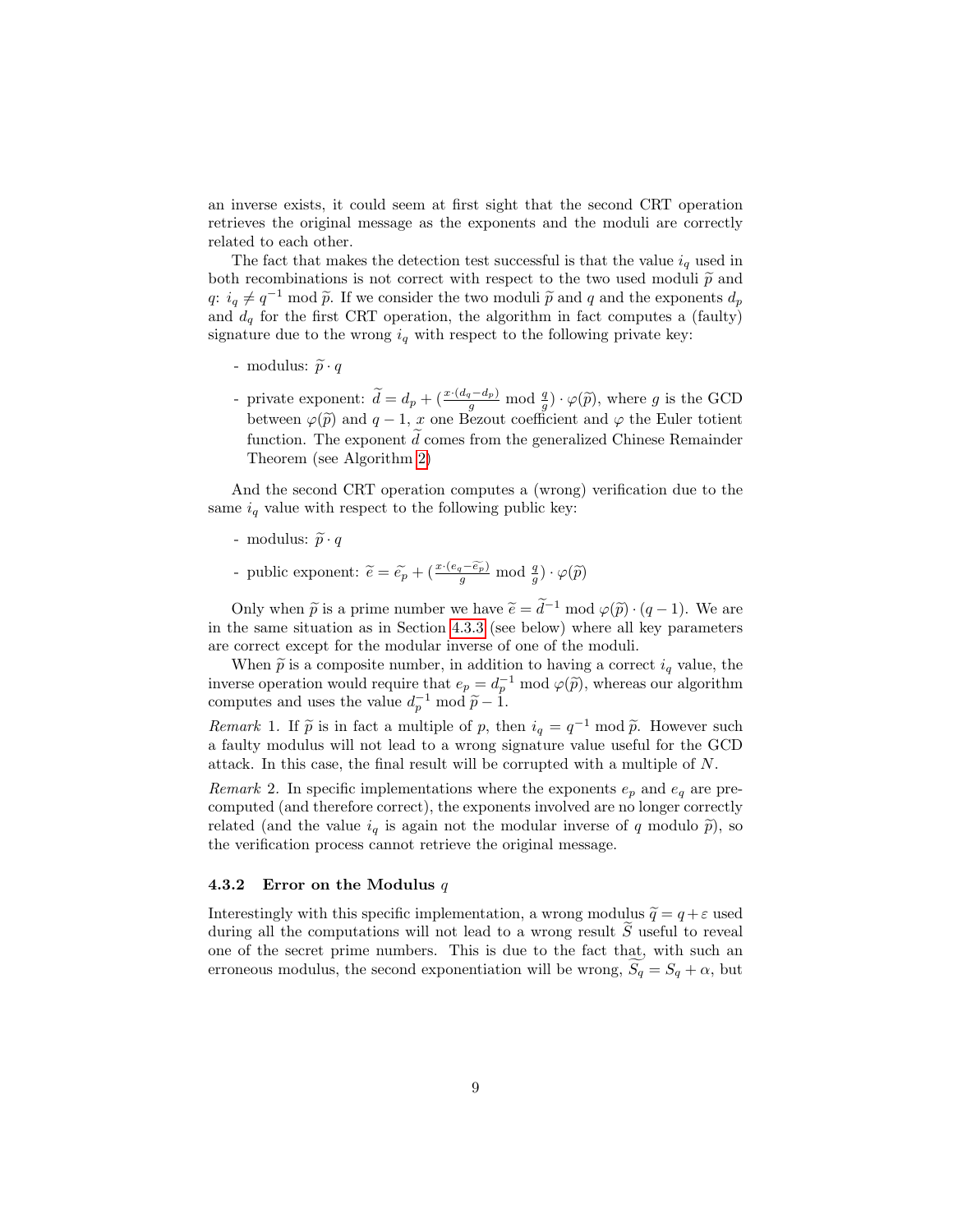the recombination step will also be impacted:

$$
\widetilde{S} = ((S_p - \widetilde{S_q}) \cdot i_q \mod p) \cdot \widetilde{q} + \widetilde{S_q}
$$
\n
$$
= ((S_p - S_q) \cdot i_q \mod p) \cdot (q + \varepsilon) + S_q + \alpha - (\alpha \cdot i_q \mod p) \cdot (q + \varepsilon)
$$
\n
$$
= S + \alpha - (\alpha \cdot i_q \mod p) \cdot (q + \varepsilon) + \varepsilon \cdot ((S_p - S_q) \cdot i_q \mod p)
$$
\n
$$
= S + \alpha - (\alpha \cdot i_q \mod p) \cdot q - \varepsilon \cdot ((\alpha \cdot i_q \mod p) - ((S_p - S_q) \cdot i_q \mod p))
$$

And  $\widetilde{S} - S$  is not a multiple of one of the secret primes as there is no reason that  $\alpha = \varepsilon \cdot ((\alpha \cdot i_q \mod p) - ((S_p - S_q) \cdot i_q \mod p))$  or that  $\alpha = (S_p - S_q) \mod p$ and  $\alpha$  is a multiple of q.

Notwithstanding, the same proof as for an error on the prime number  $p$ applies, as the  $i_q$  value used is not  $\tilde{q}^{-1}$  mod p, meaning that the check will detect the error as the two CRT computations do not involve related correct CRT keys. And also Step 5 may detect an error if the inverse of exponent  $d_q$ modulo  $\tilde{q}$  does not exist.

### <span id="page-9-0"></span>4.3.3 Error on the Pre-Computed Constant  $i_q$

Let us suppose now that the modular inverse of one of the moduli,  $i_q = q^{-1}$  mod p, is perturbated and becomes  $\tilde{i}_q = i_q + \varepsilon$  for some value  $\varepsilon$ . The faulty signature computed is equal to:

$$
\widetilde{S} = ((S_p - S_q) \cdot (i_q + \varepsilon) \bmod p) \cdot q + S_q = S + ((S_p - S_q) \cdot \varepsilon \bmod p) \cdot q
$$

When reducing this value modulo  $q$  before one of the two exponentiations, we get a correct value modulo  $q: \tilde{S} = S_q \text{ mod } q$ .

So, the exponentiation of Step 7 returns:  $M_q = (S_q)^{e_q} = M \text{ mod } q$ . But the other reduction will involve the error  $\varepsilon$ :

 $\widetilde{S} = S_p + X_p \mod p$ , where  $X_p = (S_p - S_q) \cdot \varepsilon \cdot q \mod p$ .

Or writing this value in a multiplicative way:

 $\widetilde{S} = S_p \cdot Y_p \text{ mod } p$ , with  $Y_p = 1 + S_p^{-1} \cdot (S_p - S_q) \cdot \varepsilon \cdot q \text{ mod } p$ .

Hence, the exponentiation at Step 6 becomes:

$$
\widetilde{M}_p = (S_p \cdot Y_p)^{e_p} = M_p \cdot Y_p^{e_p} = M_p + (M_p \cdot (Y_p^{e_p} - 1)) \mod p
$$

And the final CRT recombination gives:

$$
M' = ((M_p - M_q) \cdot (i_q + \varepsilon) \mod p) \cdot q + M_q
$$
  
\n
$$
= ((\widetilde{M}_p - M_q) \cdot i_q) \mod p) \cdot q + M_q + (\varepsilon \cdot (\widetilde{M}_p - M_q) \mod p) \cdot q
$$
  
\n
$$
= M + (\varepsilon \cdot (\widetilde{M}_p - M_q) \mod p) \cdot q + (M_p \cdot (Y_p^{e_p} - 1) \cdot i_q \mod p) \cdot q
$$
  
\n
$$
= M + q \cdot (\varepsilon \cdot (M_p \cdot Y_p^{e_p} - M_q) + M_p \cdot (Y_p^{e_p} - 1) \cdot i_q \mod p)
$$
  
\n
$$
= M + q \cdot ((\varepsilon + i_q) \cdot M_p \cdot Y_p^{e_p} - \varepsilon \cdot M_q - M_p \cdot i_q \mod p)
$$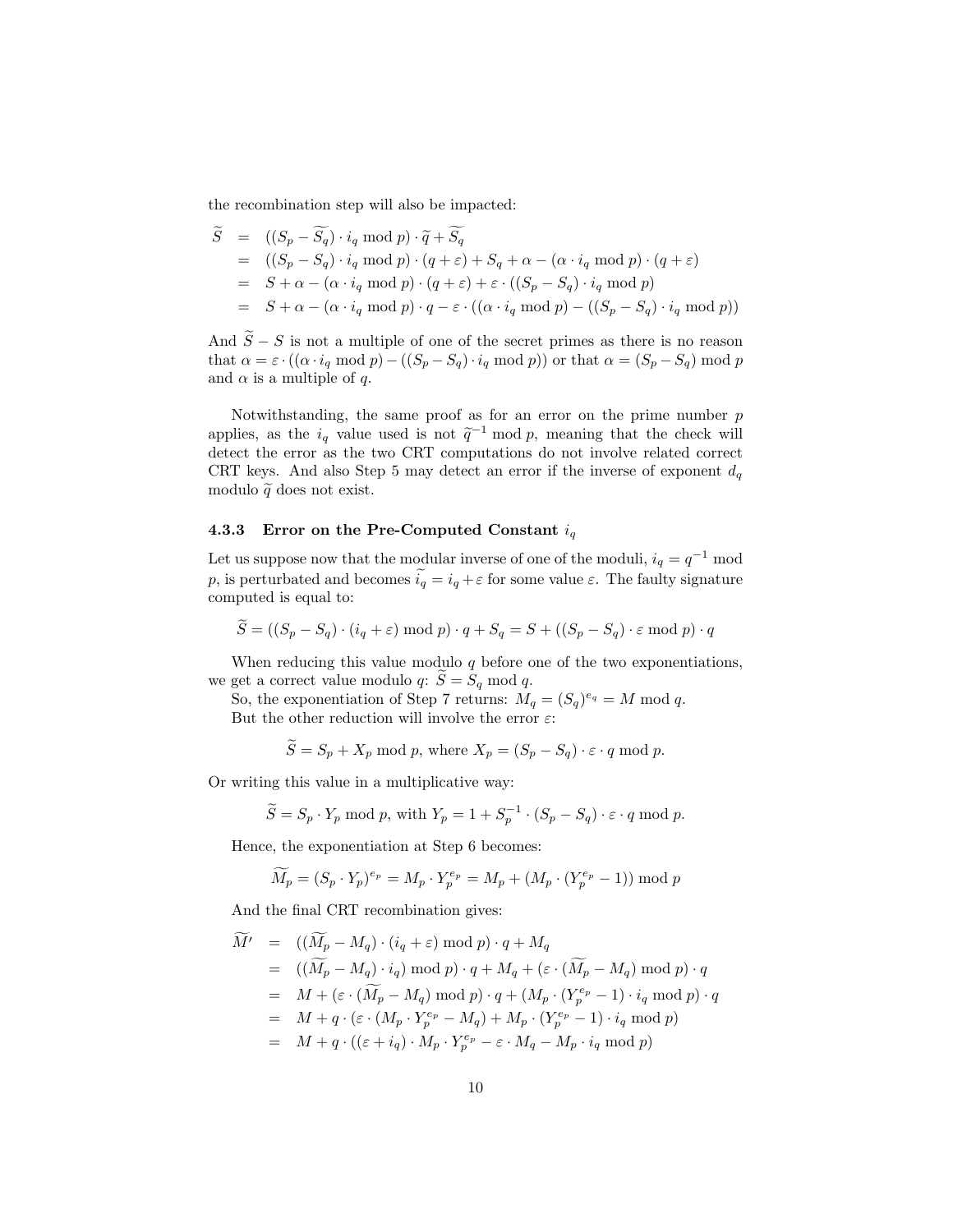By definition of the error, we have  $\varepsilon \neq 0$  and  $Y_p^{e_p} \neq 1$ , so  $(\varepsilon + i_q) \cdot M_p \cdot Y_p^{e_p} \neq 0$  $M_p \cdot i_q$  mod p. And since  $M_p$  and  $M_q$  are not related to each other, the quantity  $(\varepsilon + \overrightarrow{i}_q) \cdot M_p \cdot Y_p^{e_p} - \varepsilon \cdot M_q - M_p \cdot \overrightarrow{i}_q \text{ mod } p$  will be different from 0 with high probability.

#### 4.3.4 Error on the Exponents  $d_p$  and  $d_q$

We consider two different cases, depending whether the values  $e_p$  and  $e_q$  are stored pre-computed in memory or rather recomputed during the execution of the algorithm.

Recomputed Parameters. If one of the private exponents is permanently modified, the method will not detect this error in every case. Only when the erroneous exponent,  $d_p$  or  $d_q$ , is not invertible can the error be detected. There are  $\varphi(p-1)$  values which admit an inverse. The worst case would be when  $p-1=2\cdot p'$  where p' is a prime number (p' is a Sophie Germain prime). In this case the probability that an error remains undetected is  $\frac{p'-1}{2\cdot p'} = \frac{1}{2} - \frac{1}{2\cdot p'}$ meaning that it is still more likely to detect an error rather than not to.

Therefore, this is an improvement compared to previous known methods where any error in one of the exponents remains undetected and leads to the factorization of the public modulus. And when considering the five parameters of the CRT RSA key, our solution is protected against any modification in three out of these five parameters and in most cases in the two remaining ones, so the detection probability of a permanent error in the key is greater than 0.8 where other solutions are totally unprotected.

Stored Parameters. In this case, the error is detected. Indeed, as the stored public exponents are correct, the second CRT recombination computes the correct verification on a corrupted signature:  $\widetilde{S}^e$  mod  $p \cdot q$ . Since by definition of RSA, only  $S^e = M \mod p \cdot q$ , we necessarily have  $\widetilde{S}^e \neq M \mod p \cdot q$ , and the check detects the error on one private exponent.

## 5 Infective Method

The infective method [\[27\]](#page-14-5) is a different approach to protect CRT RSA against fault attacks. Instead of trying to detect an error, the idea is to output a faulty signature useless for the GCD computation.

We propose a variant of our method which combines our detection test and an infective computation in order to protect the implementation against two fault injections during the same signature computation [\[17\]](#page-13-10). The result is presented in Algorithm [4.](#page-11-1) With this algorithm, if the conditional check at Step 9 is bypassed, the output value will be random and useless for the GCD computation.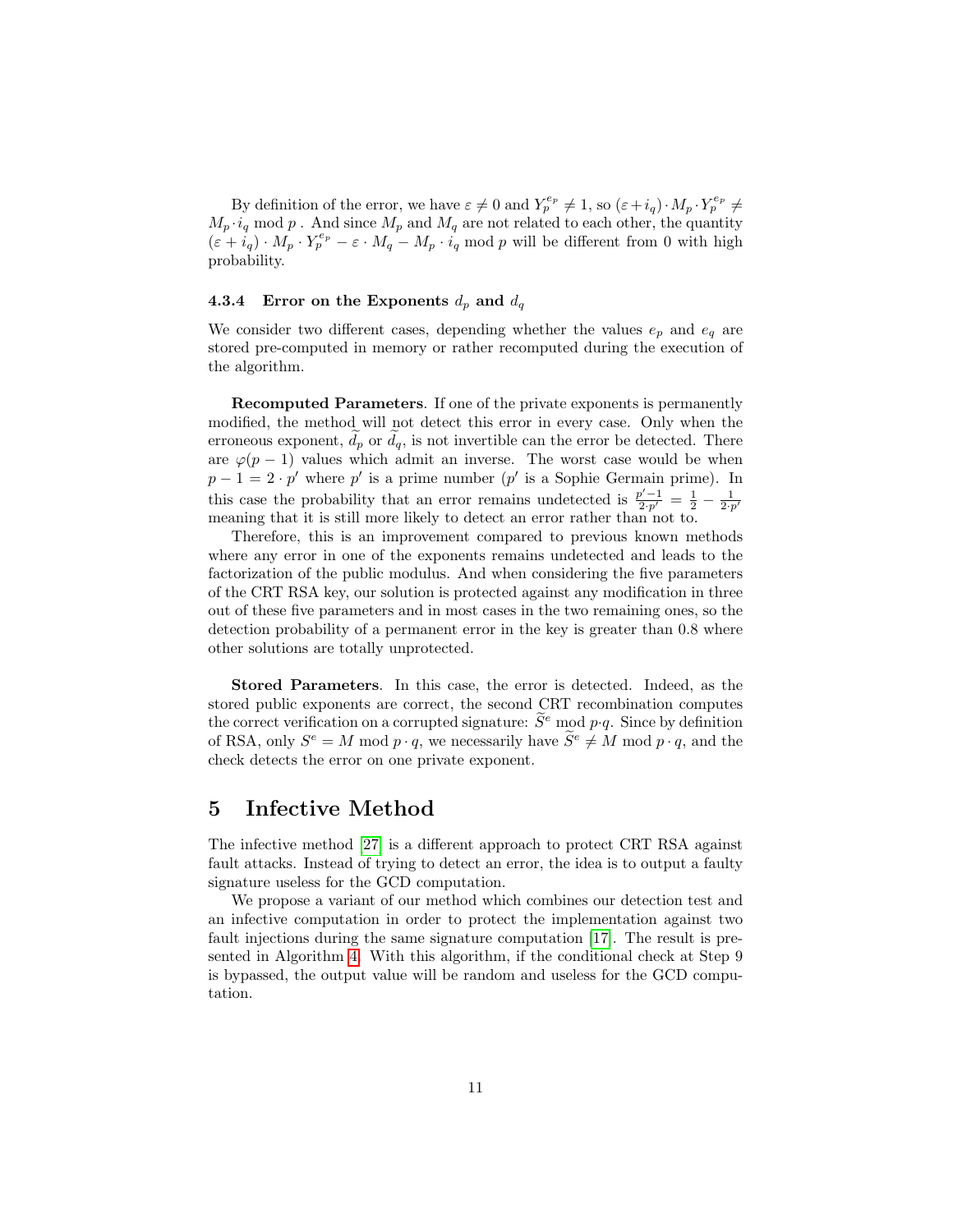Algorithm 4 Detection and Infective Fault Resistant CRT RSA

<span id="page-11-1"></span>Inputs: CRT key and message M Outputs: CRT RSA computation or error detection 1:  $S_p \leftarrow M^{d_p} \mod p$ 2:  $S_q \leftarrow M^{d_q} \mod q$ 3:  $S \leftarrow ((S_p - S_q) \cdot i_q \mod p) \cdot q + S_q$ 4:  $e_p \leftarrow d_p^{-1} \mod (p-1)$ 5:  $e_q \leftarrow d_q^{-1} \mod (q-1)$ 6:  $M_p \leftarrow \dot{S}^{e_p} \bmod p$ 7:  $M_q \leftarrow S^{e_q} \bmod q$ 8:  $M^{\prime} \leftarrow ((M_p - M_q) \cdot i_q \mod p) \cdot q + M_q$ 9: if  $M' = M$  then 10: **return**  $(S + M_p - (M \mod p) + M_q - (M \mod q))$ 11: else 12: return Error Message 13: end if

Again, in order to further reduce memory overhead, the final CRT step 8 and final check  $M' = M$  can be replaced with two checks,  $M_p = M \text{ mod } p$ ,  $M_q = M \mod q$ , and with a single infective computation step in which the algorithm simply returns  $S = S + M_p - (M \mod p) + M_q - (M \mod q)$ .

As previously, a single modular multiplication can be interleaved between the two modular inverse computations to detect if the value  $e_q$  is in fact equal to  $e_p$  and one can potentially skip the second modular inverse calculation.

## 6 Conclusion

In this paper we have presented a new solution to counter faults attacks using the full-fledged power of the Chinese Remaindering Theorem in both computation directions: signature and verification when the private parameters of an RSA signature key are available in the implementation but the public exponent is not. Our solution and its variants can accommodate several fault models including those targeting run-time computation errors and the key parameter storage in memory. Our methods are more efficient than previously described techniques and do not require any major overhead in performance or RAM or ROM memory. They are particularly well suited for low-cost smart card implementations.

## References

<span id="page-11-0"></span>[1] R. Anderson and M. Kuhn. Low Cost Attacks on Tamper Resistant Devices. In B. Christianson, B. Crispo, T. Mark, A. Lomas, and M. Roe, editors, 5th Security Protocols Workshop, volume 1361 of Lecture Notes in Computer Science, pages 125–136. Springer, 1997.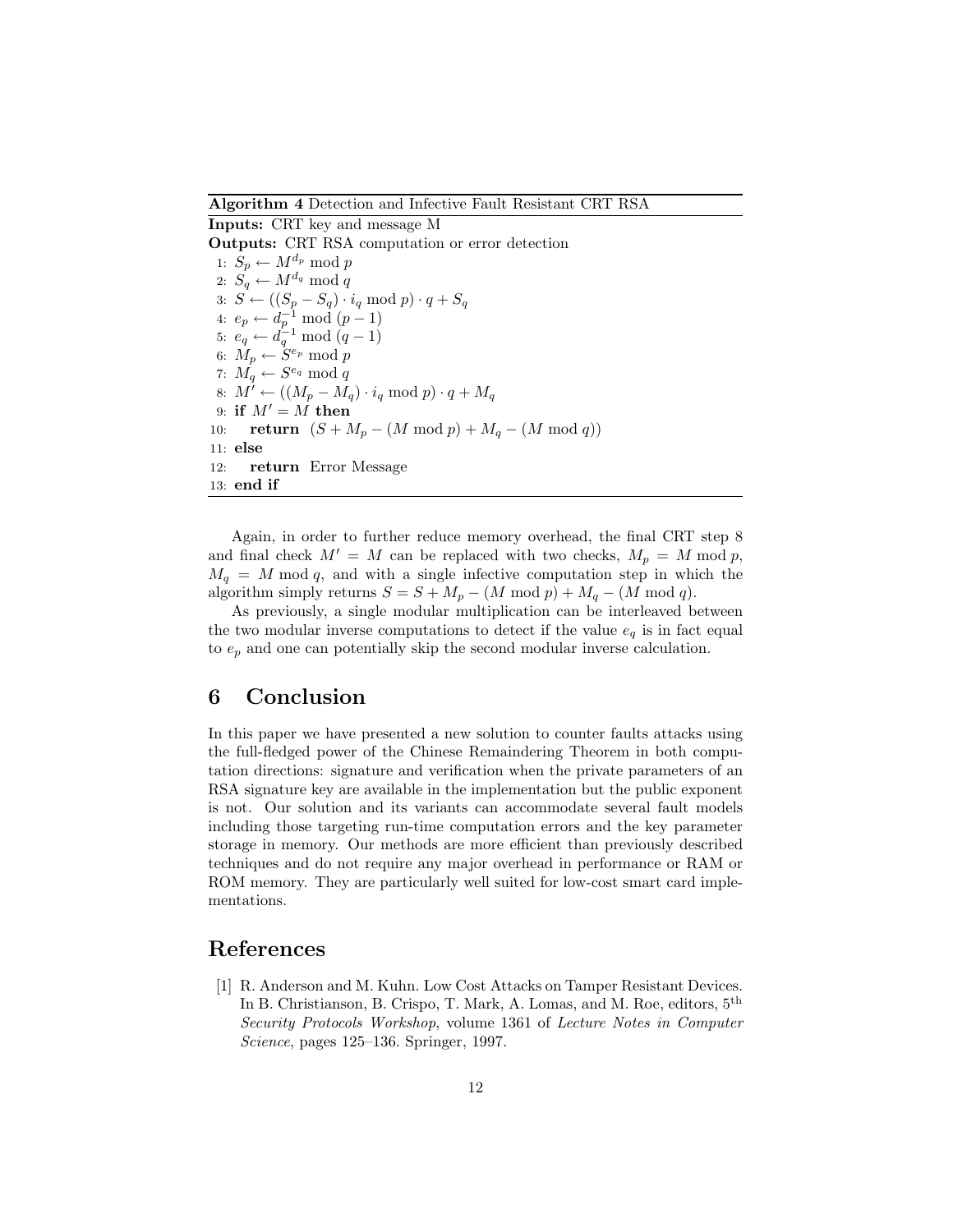- <span id="page-12-7"></span>[2] ANSI X9.31. Digital Signatures Using Reversible Public Key Cryptography for the Financial Services Industry (rDSA). American National Standards Institute, 1998.
- <span id="page-12-2"></span>[3] C. Aumüller, P. Bier, W. Fischer, P. Hofreiter, and J.-P. Seifert. Fault Attacks on RSA with CRT: Concrete Results and Practical Countermeasures. In B.S. Kaliski Jr., C.K. Koç, and C. Paar, editors, Cryptographic Hardware and Embedded Systems – CHES 2002, volume 2523 of Lecture Notes in Computer Science, pages 260–275. Springer, 2002.
- <span id="page-12-3"></span>[4] J. Blömer, M. Otto, and J.-P. Seifert. A New RSA-CRT Algorithm Secure Against Bellcore Attacks. In S. Jajodia, V. Atluri, and T. Jaeger, editors, ACM Conference on Computer and Communications Security – CCS'03, pages 311–320. ACM Press, 2003.
- <span id="page-12-0"></span>[5] D. Boneh, R.A. DeMillo, and R.J. Lipton. On the Importance of Checking Cryptographic Protocols for Faults. In W. Fumy, editor, Advances in Cryptology – EUROCRYPT '97, volume 1233 of Lecture Notes in Computer Science, pages 37–51. Springer, 1997.
- <span id="page-12-6"></span>[6] A. Boscher, H. Handschuh, and E. Trichina. Blinded Fault Resistant Exponentiation Revisited. In L. Breveglieri, S. Gueron, I. Koren, D. Naccache, and J.-P. Seifert, editors, Workshop on Fault Diagnosis and Tolerance in  $Cryptography - FDTC'09$ , pages 3–9. IEEE Computer Society, 2009.
- <span id="page-12-5"></span>[7] A. Boscher, R. Naciri, and E. Prouff. CRT RSA Algorithm Protected Against Fault Attacks. In D. Sauveron, C. Markantonakis, A. Bilas, and J.-J. Quisquater, editors, WISTP 2007, volume 4462 of Lecture Notes in Computer Science, pages 229–246. Springer, 2007.
- <span id="page-12-8"></span>[8] B. Chevallier-Mames, M. Joye, and P. Paillier. Faster Double-Size Modular Multiplication from Euclidean Multipliers. In C.D. Walter, C.K. Koç, and C. Paar, editors, Cryptographic Hardware and Embedded Systems – CHES 2003, volume 2779 of Lecture Notes in Computer Science, pages 214–227. Springer, 2003.
- <span id="page-12-1"></span>[9] C. Couvreur and J.-J. Quisquater. Fast Decipherment Algorithm for RSA Public-Key Cryptosystem. Electronics Letters, 18(21):905–907, 1982.
- <span id="page-12-9"></span>[10] W. Fischer and J.-P. Seifert. Note on Fast Computation of Secret RSA Exponents. In L. Battern and J. Seberry, editors, Information Security and Privacy - 7th Australasian Conference – ACISP 2002, volume 2384 of Lecture Notes in Computer Science, pages 136–143. Springer, 2002.
- <span id="page-12-4"></span>[11] G. Fumaroli and D. Vigilant. Blinded Fault Resistant Exponentiation. In L. Breveglieri, I. Koren, D. Naccache, and J.-P. Seifert, editors, Workshop on Fault Diagnosis and Tolerance in Cryptography – FDTC'06, volume 4236 of Lecture Notes in Computer Science. Springer, 2006. Available from <http://eprint.iacr.org/2006/143.pdf>.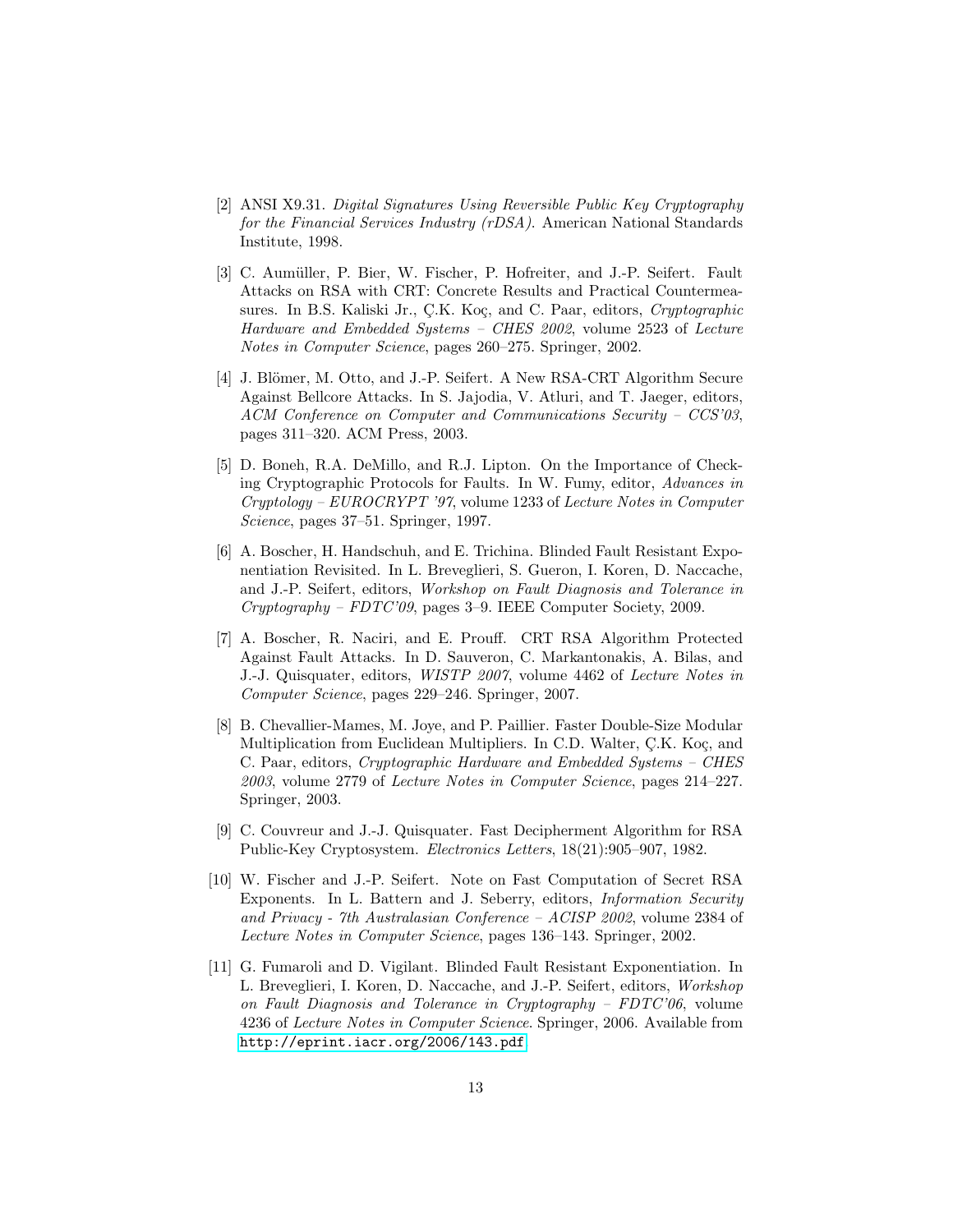- <span id="page-13-5"></span>[12] C. Giraud. An RSA Implementation Resistant to Fault Attacks and to Simple Power Analysis. IEEE Transactions on Computers, pages 1116– 1120, June 2006.
- <span id="page-13-9"></span>[13] M. Joye. Protecting RSA Against Fault Attacks: The Embedding Method. In L. Breveglieri, S. Gueron, I. Koren, D. Naccache, and J.-P. Seifert, editors, Workshop on Fault Diagnosis and Tolerance in Cryptography – FDTC'09, pages 41–45. IEEE Computer Society, 2009.
- <span id="page-13-1"></span>[14] M. Joye, A.K. Lenstra, and J.-J. Quisquater. Chinese Remaindering Based Cryptosystems in the Presence of Faults. Journal of Cryptology, 12(4):241– 246, 1999.
- <span id="page-13-3"></span>[15] M. Joye, P. Paillier, and S.-M. Yen. Secure Evaluation of Modular Functions. In R.J. Hwang and C.K. Wu, editors, 2001 International Workshop on Cryptology and Network Security – CNS 2001, pages 227–229, 2001.
- <span id="page-13-8"></span>[16] M. Joye and S.-M. Yen. The Montgomery Powering Ladder. In B.S. Kaliski Jr., Ç.K. Koç, and C. Paar, editors, Cryptographic Hardware and Embedded Systems – CHES 2002, volume 2523 of Lecture Notes in Computer Science, pages 291–302. Springer, 2002.
- <span id="page-13-10"></span>[17] C. H. Kim and J.-J. Quisquater. Fault Attacks for CRT Based RSA: New Attacks, New Results, and New Countermeasures. In D. Sauveron, C. Markantonakis, A. Bilas, and J.-J. Quisquater, editors, WISTP 2007, volume 4462 of Lecture Notes in Computer Science, pages 215–228. Springer, 2007.
- <span id="page-13-4"></span>[18] C. H. Kim and J.-J. Quisquater. How can we Overcome both Side Channel Analysis and Fault Attacks on RSA-CRT? In L. Breveglieri, S. Gueron, I. Koren, D. Naccache, and J.-P. Seifert, editors, Workshop on Fault Diagnosis and Tolerance in Cryptography – FDTC'07, pages 21–29. IEEE Computer Society, 2007.
- <span id="page-13-7"></span>[19] P.L. Montgomery. Speeding the Pollard and Ellitpic Curve Methods of Factorization. Mathematics of Computation, 48:243–264, 1987.
- <span id="page-13-6"></span>[20] M. Rivain. Securing RSA against Fault Analysis by Double Addition Chain Exponentiation. In M. Fischlin, editor, Topics in Cryptology – CT-RSA 2009, volume 5473 of Lecture Notes in Computer Science, pages 459–480. Springer, 2009. Available from <http://eprint.iacr.org/2009/165.pdf>.
- <span id="page-13-0"></span>[21] R.L. Rivest, A. Shamir, and L. Adleman. A method for obtaining digital signatures and public-key cryptosystems. Communications of the ACM, 21(2):120–126, 1978.
- <span id="page-13-2"></span>[22] A. Shamir. Improved method and apparatus for protecting public key schemes from timing and fault attacks. International Patent Number : WO 98/52319, November 1998. Also presented at the rump session of EUROCRYPT'97.